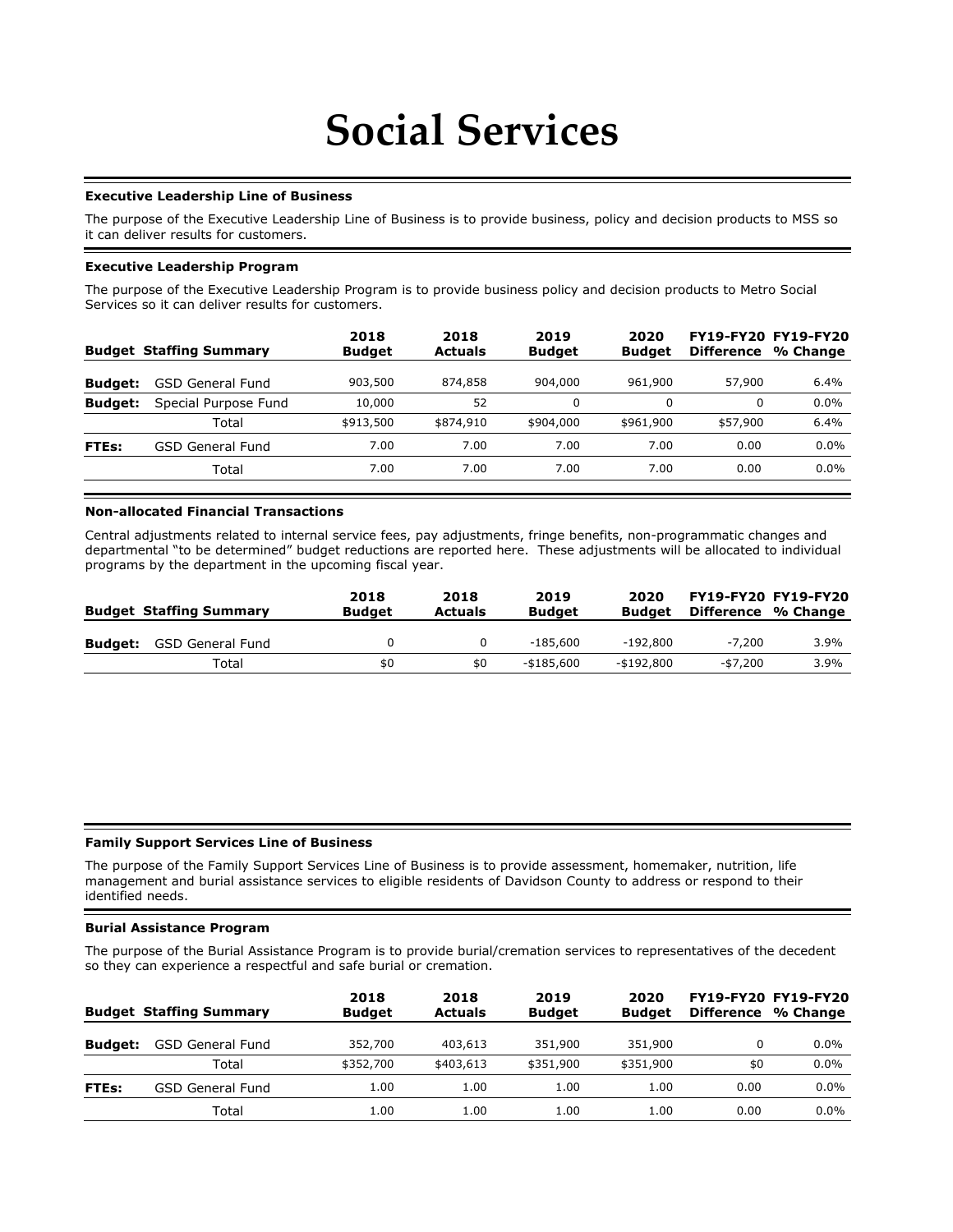#### **Extreme Weather Overflow Shelter**

The Homeless Impact Division of Metro Social Services serves as the Metro coordination entity to bring partners together and plan that in extreme cold weather situations all people have access to shelter. If necessary, Metro Social Services in partnership with other Metro departments (including as needed Metro Parks, the Office of Emergency Management, Mayor's Office, WeGo, Sheriff's Office, Metro Police, and Public Works) operates an extreme cold weather shelter.

|                | <b>Budget Staffing Summary</b> | 2018<br><b>Budget</b> | 2018<br><b>Actuals</b> | 2019<br><b>Budget</b> | 2020<br><b>Budget</b> | Difference | <b>FY19-FY20 FY19-FY20</b><br>% Change |
|----------------|--------------------------------|-----------------------|------------------------|-----------------------|-----------------------|------------|----------------------------------------|
| <b>Budget:</b> | <b>GSD General Fund</b>        | 51,500                | 43,020                 | 51,500                | 51,500                | 0          | $0.0\%$                                |
|                | Total                          | \$51,500              | \$43,020               | \$51,500              | \$51,500              | \$0        | 0.0%                                   |
| FTEs:          | GSD General Fund               | 0.98                  | 0.98                   | 0.98                  | 0.98                  | 0.00       | 0.0%                                   |
|                | Total                          | 0.98                  | 0.98                   | 0.98                  | 0.98                  | 0.00       | $0.0\%$                                |
|                |                                |                       |                        |                       |                       |            |                                        |

#### **Family Support Services Program**

The purpose of the Family Support Services Program is to provide life management, information and brief counseling services to eligible Davidson County residents so they can develop or improve life skills, increase independence and/or improve family stability.

|                | <b>Budget Staffing Summary</b> | 2018<br><b>Budget</b> | 2018<br><b>Actuals</b> | 2019<br><b>Budget</b> | 2020<br><b>Budget</b> | Difference | <b>FY19-FY20 FY19-FY20</b><br>% Change |
|----------------|--------------------------------|-----------------------|------------------------|-----------------------|-----------------------|------------|----------------------------------------|
| <b>Budget:</b> | <b>GSD General Fund</b>        | 2,129,700             | 1,975,793              | 2,293,700             | 2,432,100             | 138,400    | 6.0%                                   |
| <b>Budget:</b> | Special Purpose Fund           |                       | 1,757                  | 0                     |                       | $\Omega$   | $0.0\%$                                |
|                | Total                          | \$2,129,700           | \$1,977,550            | \$2,293,700           | \$2,432,100           | \$138,400  | 6.0%                                   |
| FTEs:          | GSD General Fund               | 26.00                 | 26.00                  | 26.00                 | 26.00                 | 0.00       | $0.0\%$                                |
|                | Total                          | 26.00                 | 26.00                  | 26.00                 | 26.00                 | 0.00       | 0.0%                                   |
|                |                                |                       |                        |                       |                       |            |                                        |

#### **Homeless Services Program**

The purpose of the Homeless Services Program is to provide assessment and intervention products to homeless individuals and those at risk of becoming homeless so they can obtain or maintain permanent supportive housing.

|                | <b>Budget Staffing Summary</b> | 2018<br><b>Budget</b> | 2018<br><b>Actuals</b> | 2019<br><b>Budget</b> | 2020<br><b>Budget</b> | <b>FY19-FY20 FY19-FY20</b><br><b>Difference</b> | % Change |
|----------------|--------------------------------|-----------------------|------------------------|-----------------------|-----------------------|-------------------------------------------------|----------|
| <b>Budget:</b> | <b>GSD General Fund</b>        | 567,100               | 487,523                | 547,100               | 545,000               | $-2.100$                                        | $-0.4%$  |
|                | Total                          | \$567,100             | \$487,523              | \$547,100             | \$545,000             | $-$ \$2,100                                     | $-0.4%$  |
| FTEs:          | <b>GSD General Fund</b>        | 7.00                  | 7.00                   | 7.00                  | 7.00                  | 0.00                                            | $0.0\%$  |
|                | Total                          | 7.00                  | 7.00                   | 7.00                  | 7.00                  | 0.00                                            | $0.0\%$  |
|                |                                |                       |                        |                       |                       |                                                 |          |

# **Nutrition Program**

The purpose of the Nutrition Program is to provide nutritionally sound meals, nutrition supplements, nutrition education and socialization products to low income seniors and disabled persons so they can continue independent living.

|                | <b>Budget Staffing Summary</b> | 2018<br><b>Budget</b> | 2018<br>Actuals | 2019<br><b>Budget</b> | 2020<br><b>Budget</b> | <b>Difference</b> | <b>FY19-FY20 FY19-FY20</b><br>% Change |
|----------------|--------------------------------|-----------------------|-----------------|-----------------------|-----------------------|-------------------|----------------------------------------|
| <b>Budget:</b> | <b>GSD General Fund</b>        | 709,600               | 709,600         | 709,600               | 709,600               | 0                 | $0.0\%$                                |
| <b>Budget:</b> | Special Purpose Fund           | 1,671,100             | 1,666,890       | 1,754,200             | 1,754,200             | 0                 | $0.0\%$                                |
|                | Total                          | \$2,380,700           | \$2,376,490     | \$2,463,800           | \$2,463,800           | \$0               | $0.0\%$                                |
| FTEs:          | Special Purpose Fund           | 14.76                 | 14.76           | 14.76                 | 14.76                 | 0.00              | $0.0\%$                                |
|                | Total                          | 14.76                 | 14.76           | 14.76                 | 14.76                 | 0.00              | $0.0\%$                                |